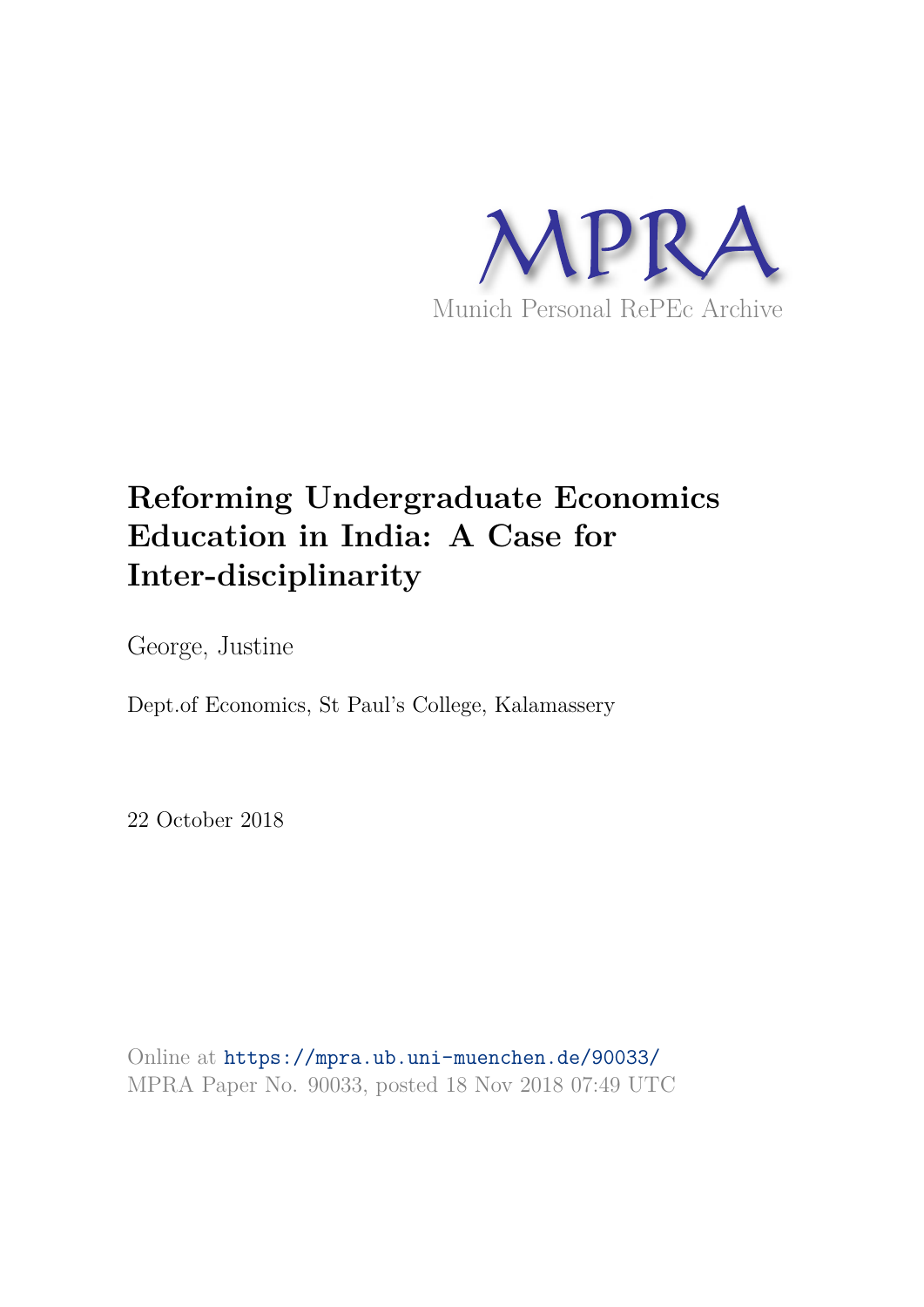## **Reforming Undergraduate Economics Education in India: A Case for Inter-disciplinarity<sup>1</sup>**

#### **Justine George<sup>2</sup>**

#### *Abstract*

*Since India is a nation of unique diversity, with its economy and society driven by many agencies, institutions and beliefs, the application of economics as well as other social sciences is required to address the various socio-economic problems in India. This approach of inter-disciplinarity has to be followed in the graduate curriculum of economics which has been severely criticised by the academic community as neither job-oriented nor able to understand the full extent of the nature and problems within the Indian economy. This article tries to initiate discussion in kerala context on various grounds such as pedagogical changes, evaluation of course and curriculum, resource constrains and issues of politics and bureaucracy are all inevitable part of the reformation of graduate curriculum of economics.*

## **Introduction**

The objective of studying economics is to develop multiple perspectives on economic problems and thereby understand the holistic nature of the economy in such a way that human beings can effectively engage with the global economic scenario. Since India is a nation of unique diversity, with its economy and society driven by many agencies, institutions and beliefs, the application of economics as well as other social sciences is required to address the various socio-economic problems in India. This approach of inter-disciplinarity has to be followed in the graduate curriculum which has been severely criticised by the

**<sup>1</sup>**This paper is an outcome of the meeting on reconstructing graduate curriculum economics held at the School of applied economics, Cochin University of Science and Technology (CUSAT), Organised by Centre for Budget Studies, CUSAT. I am extremely thankful to Dr. M K Sukumaran, Director of Centre for Budget Studies,

CUSAT, Dr. S Muraleedharan, Dr. Martin Patrick, Dr. Vishaka Varma, Dr. S Harikumar, Dr. Sunil Abraham, Dr. Nirmala Padmanabhan, Nithin Thomas, Reshmi, Siby K M, Siby Abraham, Vinil K V and other participants for sharing insightful thoughts in the meeting. For helpful comments on an earlier draft, the author is indebted to Arun C Adette, Binil Kumar, Siby K M and Stalin P C.

<sup>&</sup>lt;sup>2</sup> Justine George (*jusgeorge@gmail.com*) teaches economics at the Department of Economics, St. Paul's College Kalamassery.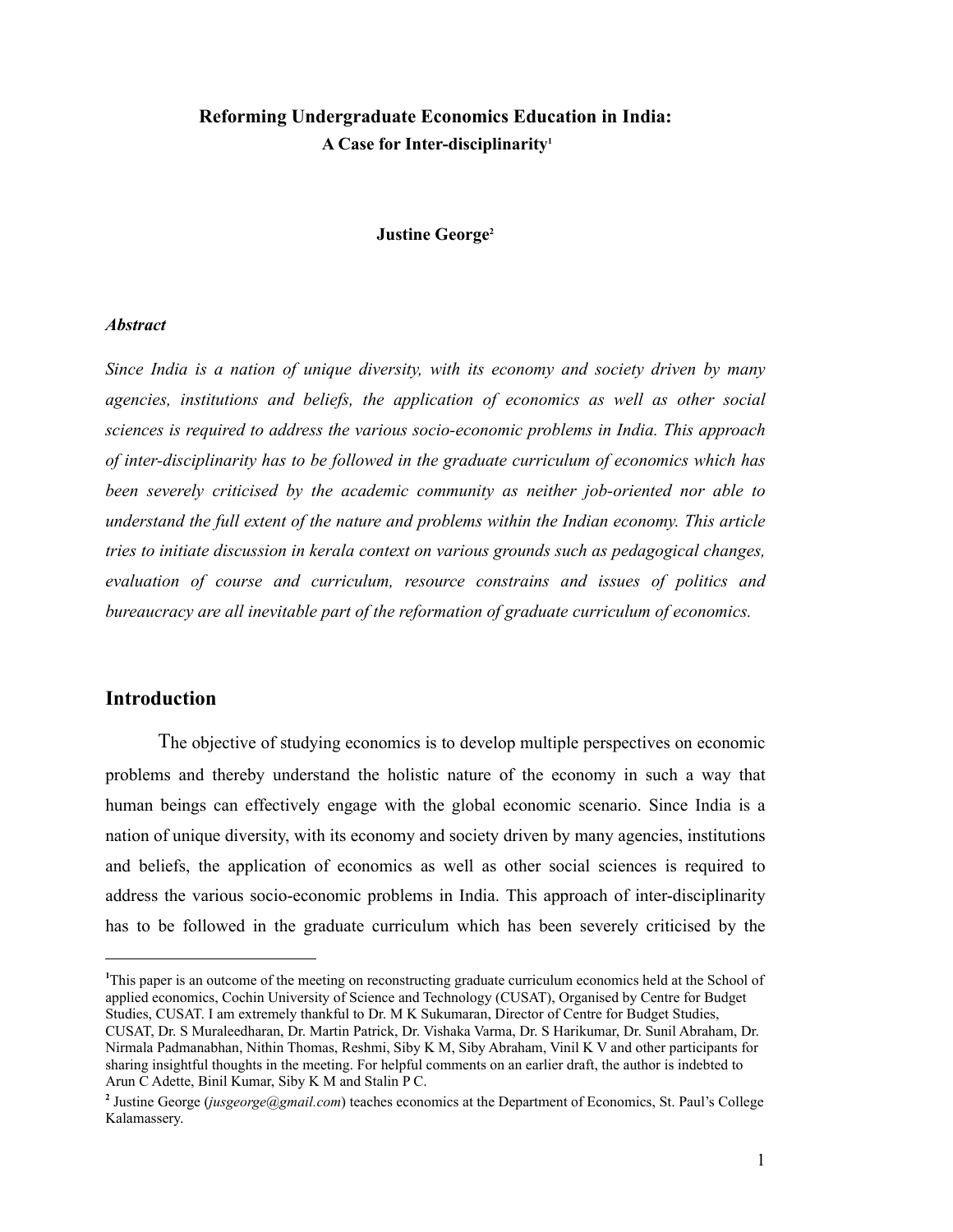academic community as neither job-oriented nor able to understand the full extent of the nature and problems within the Indian economy.

This article tries to initiate discussion on various grounds concerning the reformation of the graduate curriculum of economics in the Kerala context. The discussion article is divided into six sections with each section giving importance to a particular area. Section 1 is a discussion on the need for inter-disciplinarity in the graduate curriculum of economics, and the pedagogy to be followed. It further discusses the system of evaluation and feedback followed by a look into the various resource constraints. It also touches on to the subject of the conditioning of the structure of higher education by politics and bureaucracy.

#### **II) Restructuring of graduate curriculum and the need for inter-disciplinarity**

Economics is a unique discipline where there is no strict controlled experiment possible; therefore theories in economics cannot be empirically tested as accurately as theories in science. The nature of economics can be understood by the statement of Keynes that even famous physicist Max Planck found it difficult to understand [as cited in (De & Thomas, 2018)]. The present curriculum of economics does not offer even an imperfect answer for any given economic problem. It has to be admitted that there are no universal answers in economics or in any other social science disciplines. At present, around ninety percent of students who opt for the graduate course in economics generally have no intention of continuing with formal study of the subject. Most economic graduates go for diverse jobs such as business, administration or other options generated in the service sector at the end of their course. In such a turn of events, what must be the nature of curriculum designed for a heterogeneous community of students? The present higher education scenario is dominated by the affiliated system in which the curriculum and courses are prescribed by the university but the actual instruction is carried out in the affiliated colleges.

Economics as an academic discipline began to be taught in India during the late nineteenth and early twentieth century British colonial period, the period marked by the rise and domination of neo-classical economics as the main theoretical frame. Indian universities adopted the British model where the emphasis was mainly given to the neo-classical economics. No much effort was taken to indigenise the curriculum of economics in order to address the realities faced by the Indian Economy. This blind adoption of the colonial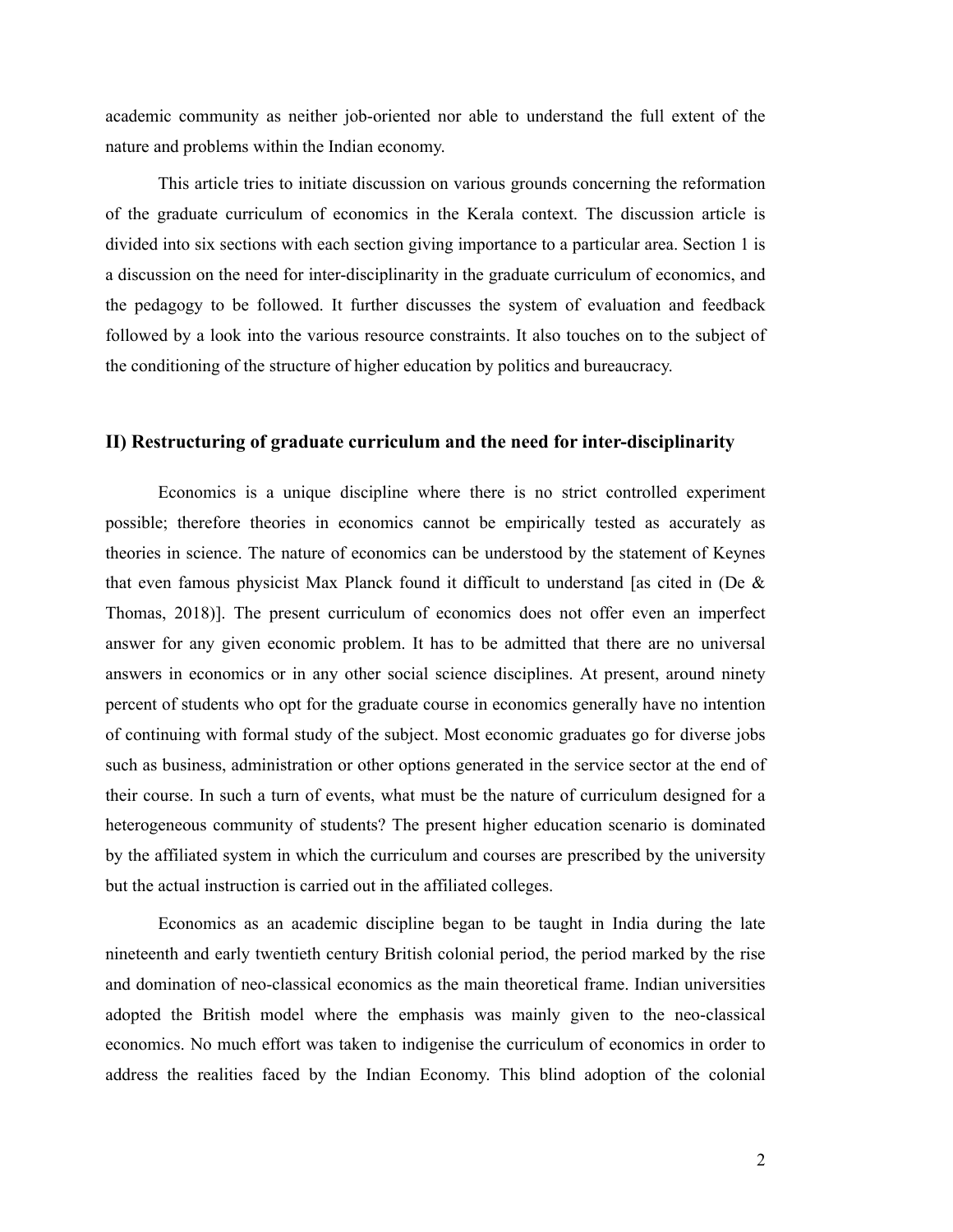conventions has resulted in problems like inefficiency of the affiliated college system, lack of inter-disciplinary research, lack of creativity and unnecessary bureaucratic influence.

A growing disparity has always existed between the kind of economics that is observed in the real world and what is being taught at the undergraduate level. This situation calls for a change in the paradigms of teaching and learning, but no consensus has yet been arrived at as to the direction of change. Should we pursue a more theoretical kind of learning or one that is more applied in nature? The Indian system of economic education is more theory-oriented and filled to the brim with neo-classical theories with hardly any meaningful inclusion of other approaches like classical, political, Marxian or Institutional economy. One should not forget that we live in a world of non-competitive markets dominated by monopolies and oligopolies and do not really observe any sort of neo-classical competitive mechanism always resulting in a Pareto-optimal condition. Neo-classical theories are not just enough to understand the economic problems of the Indian economy, especially one that is characterised as being non-capitalist in nature, and is ill suited to the neo-classical prescriptions. Developing a critical mind in students is essential and this can be successfully achieved through the inclusion of heterodox theories in the curriculum, to avoid recreation the same kind of learning experience. The students must develop a critical insight as they must be in a position to develop logical skills through using the evidences from contending theories and be able enough to make independent judgments. While recognising the controversial nature of economics, it should be noted that neither controversies within neoclassical theory, nor controversies outside of neo-classical theories were absorbed in the curriculum. Even though neo-classical theories dominate the curriculum, the learning paradigm of neo-classical thought is not effectively taught in many universities and colleges within the country. Learning non-neoclassical theory allows the students to develop a border perspective of economics and can further lead to some enhanced understanding of the neoclassical theory itself. Therefore, introduction of such appropriate changes in the curriculum would the above changes suitably into the curriculum would enable the students to critically learn and evaluate the various facets of the ongoing debate, thereby portraying an accurate picture of the real world.

Socio-economic problems have always been incredibly dynamic in India and no single theory has been able to fully explain them. Insights from various social science disciplines and approaches have to be discussed side by side with the economic theories and thereby a multi-theoretic approach ought to be adopted to deal with the different kinds of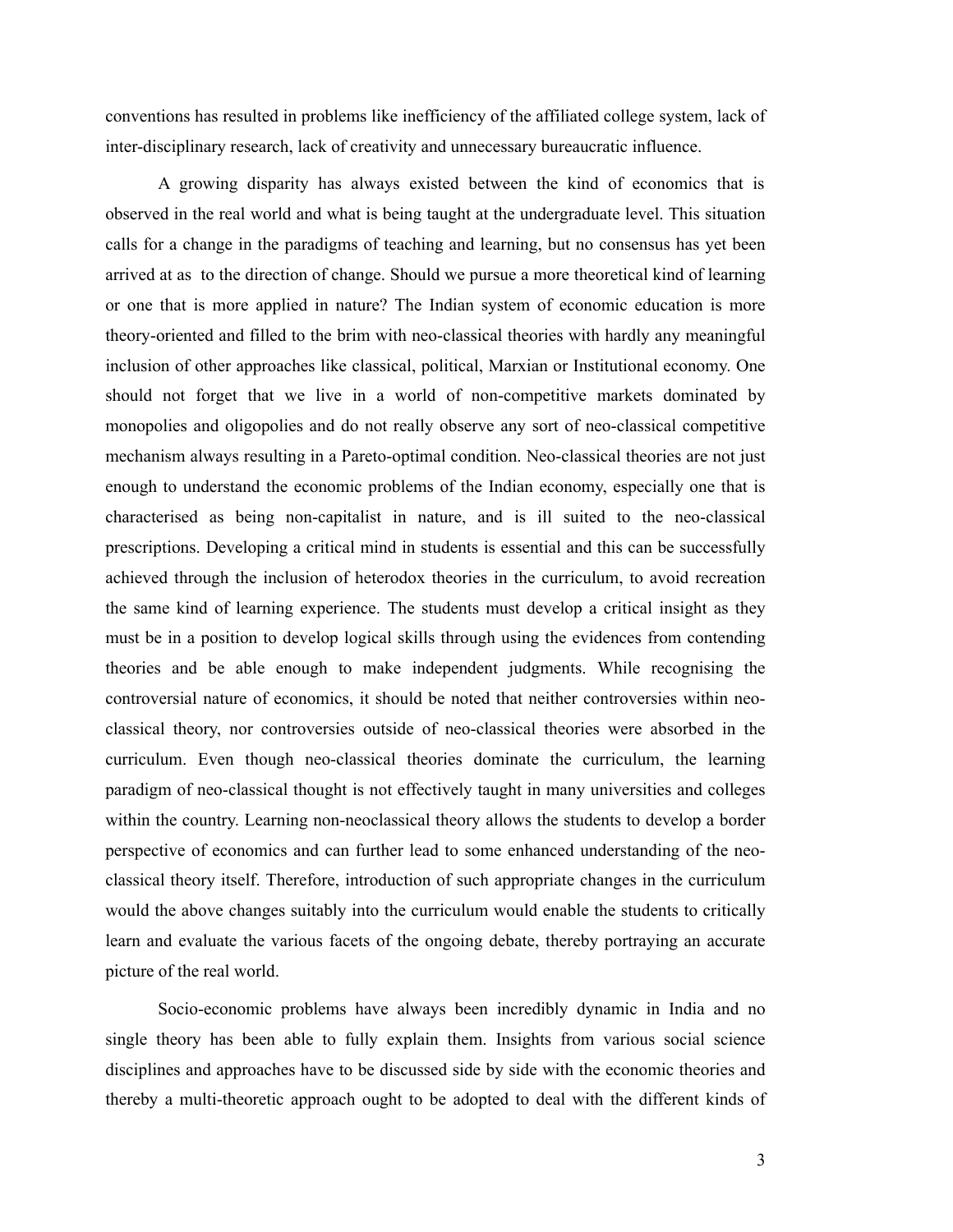socio-economic problems. An Inter-disciplinary approach is a much warranted change that must take part in the restructuring of the curriculum. Economics as a discipline is not be taught independently; it should rather be introduced in an inter-disciplinary manner. This goal can be attained through blending elements from the social sciences with economics education. However, this does not necessarily mean the introduction of other subjects like history and political science as subsidiary papers into the curriculum. Subsidiary papers are already present within the curriculum, but they have always been taught independently; the students have never been able to find a proper link or connection among these subjects. In order to tackle the problem of the lack of inter-disciplinarity, the socio-economic problem has to be addressed first. The different theories and empirical evidences from the various disciplines of social sciences including economics need to be focused on. It should be remembered that economics was not taught independently, even at the Cambridge University. During the early decades of the twentieth century, economics was introduced as one of the subjects, part of a tripos programme (Chakravarty, 1986). From then to where we stand today, everything has changed and the evolution of economics as a discipline has attained a matured status. This status does not necessitate the study of the history of economics or methodological changes which were all very essential in earlier. It has now evolved into a situation where there is an over emphasis in the use of mathematics, statistics and econometrics.

The rise of neo-classical economics as the dominant theoretical frame was the starting point of this disciplinisation within the subject. Over disciplinisation has restricted the practice of taking insights from other disciplines. The growing disparity between the academic world and the real world can only be bridged by adopting an inter-disciplinary approach. We have to utilise the recent and valuable insights from biology, psychology and anthropology to understand the economic behaviour of individuals. Predominantly, what is happening in the present under graduate classes is that the learning of theories is becoming just recitations and the teaching of the applied characteristics are often done without any theoretical insights. The current economics curriculum is outdated by any measure and continues to be taught only because of habit and inertia which can be well explained with the help of the path dependency model developed by Paul A. David. He noted that the typewriter keyboard was designed in QWERTYUIOP form on the top of the row and this arrangement was developed to maximise the efficiency of type writers. Since then, technology has changed and new forms of efficient arrangement of keys have become available, however the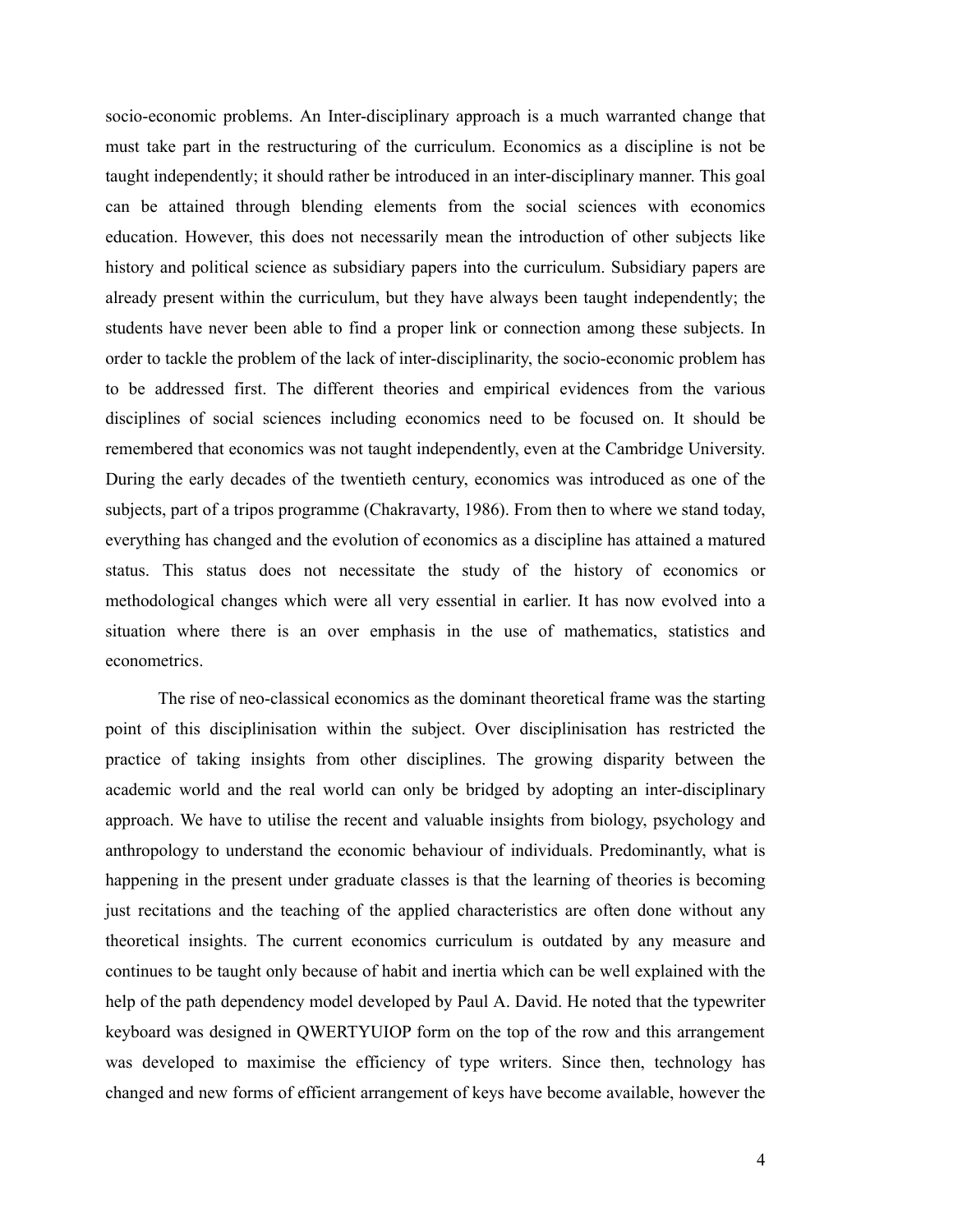QWERTYUIOP form did not change to any other efficient model because of the 'lock in effect of history'(Arthur, 1989; David, 1985). In the same way, human resources such as teachers and academicians are already trained and developed in the earlier paradigm, and they would not participate for any change, even if they feel it is a progress in the right direction. As a rule, they strongly oppose such changes, which ought to be in the higher education sector, as they are highly sceptical of the adverse effects these changes can bring about.

Microeconomics, Macroeconomics, International Economics, and Public Economics are often taught through textbooks written by foreign authors such as Gregory Mankiw, Hal R. Varian, Dornbusch & Fischer, Dominic Salvatore, Joseph E. Stiglitz and others. Case studies and data are presented in these books as they were experienced in the developed countries, and an Indian student finds it very difficult to relate it to the Indian context. As a result, teachers are forced to spend more time on these leading text books (De & Thomas, 2018). Ideally, the introductory course should include historical development of the world economy in general and appropriate national economy in particular.

Presence of an academic nexus is one of the many reasons for the static nature of graduate curriculum in economics. The nexus is the complex relationship among academicians, teachers, researchers and publishers. Academic nexus is not just a national or regional phenomenon as they exist internationally and decide all academic aspects, ranging from curriculum, teaching, learning and even research. The impact of text book writers and their ideology is the determinant factor for deciding the frame of the curriculum. Take for instance, the impact of Samuelson's book *Economics*, which has a worldwide impact on the discipline of Economics. His approach of unquestionable neo-classical economics has generally influenced the subject of economics over the last century. Nevertheless, Samuelson and his book largely popularised the subject and the book has now reached its  $19<sup>th</sup>$  edition, has sold over four million copies and translated into more than forty languages. The era of Samuelson is over, but his impact on the discipline of economics has not yet faded. Gregory Mankiw is the new Samuelson; he is an economist at Harvard University and recently received an advance of 1.4 million dollars from a publisher in connection with writing a basic textbook. In the same manner, some text books or publishers actually dominate over the discipline.

At the national and sub-national level in India, the nexus is between publishers of guide materials and academic officials. These guide publishers have a strong hold in the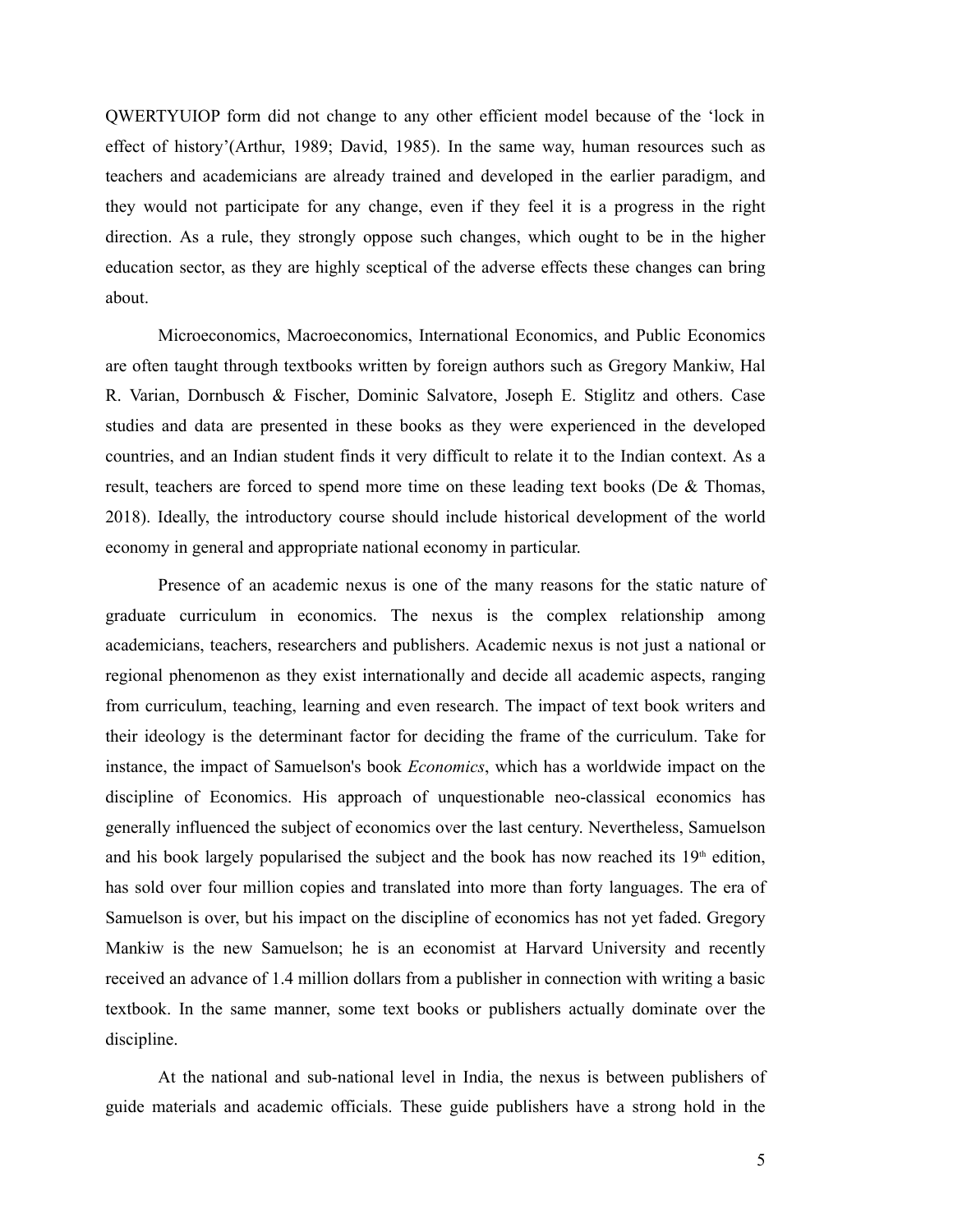selling of study materials; often these guide materials are referred to as text books among academicians. More often, these guide materials are substandard, and a number of factual errors can also be noted. Even teachers prescribe these materials to students as text books for their course. To save academics from this guide mafia is a difficult and complicated task as there is an intertwined relationship existed among teachers, writers of guide materials and students. Alternative study materials should be made available in the market and at a preferably lower cost so that it may be favoured over all substandard materials. An issue that surfaces over here is the question of who will prepare all those text books with the right calibre. First of all, do we need such a kind of single text book for each course in the under graduate education? Given the academic condition, the answer would be yes, we do need such a kind of text book, although teaching any course in economics with only one text book is not an ideal condition. One likely and practical way to solve this dilemma is to prepare a bundle of photocopied materials from different standard text books and popularise them among teachers, academicians and well-wishers. This approach will help to reach out and make the materials accessible to those who really want quality upgradation.

An introductory text book released recently, titled *The Economy: Economics for a Changing World*, addresses some of the issues which we have raised. This book is a collection of contributions by twenty economists from different parts of the world under the directorship of Wendy Carlin, Sam Bowles and Margaret Stevens. It sets a standard as an introductory text book and is greatly relevant in India, where economics is taught as a context-less, universal and ahistorical discipline. In a much deeper sense, economic development of developing countries is often constrained by certain contextual factors and without understanding the context, the idea of development is difficult to conceive in the developing countries vis-à-vis the developed countries. Another book that an be part of curriculum is *Wealth and Illfare: An Expedition into Real Life Economics,* by C. T. Kurien, a noted Indian economist. The book addresses the problems of Indian Economy through a nonneoclassical approach and takes into account the information issues, network effect, and various issues of production, consumption and distribution to understand the economy in a better way.

*Economics: A Primer for India* is a well suited reference book for the graduate curriculum of economics. Written by G. Omkarnath of the University of Hyderabad, the book can be prescribed either under the compulsory reading list or for some specific Indian economic issues. The book follows a unique pedagogical approach and uses historical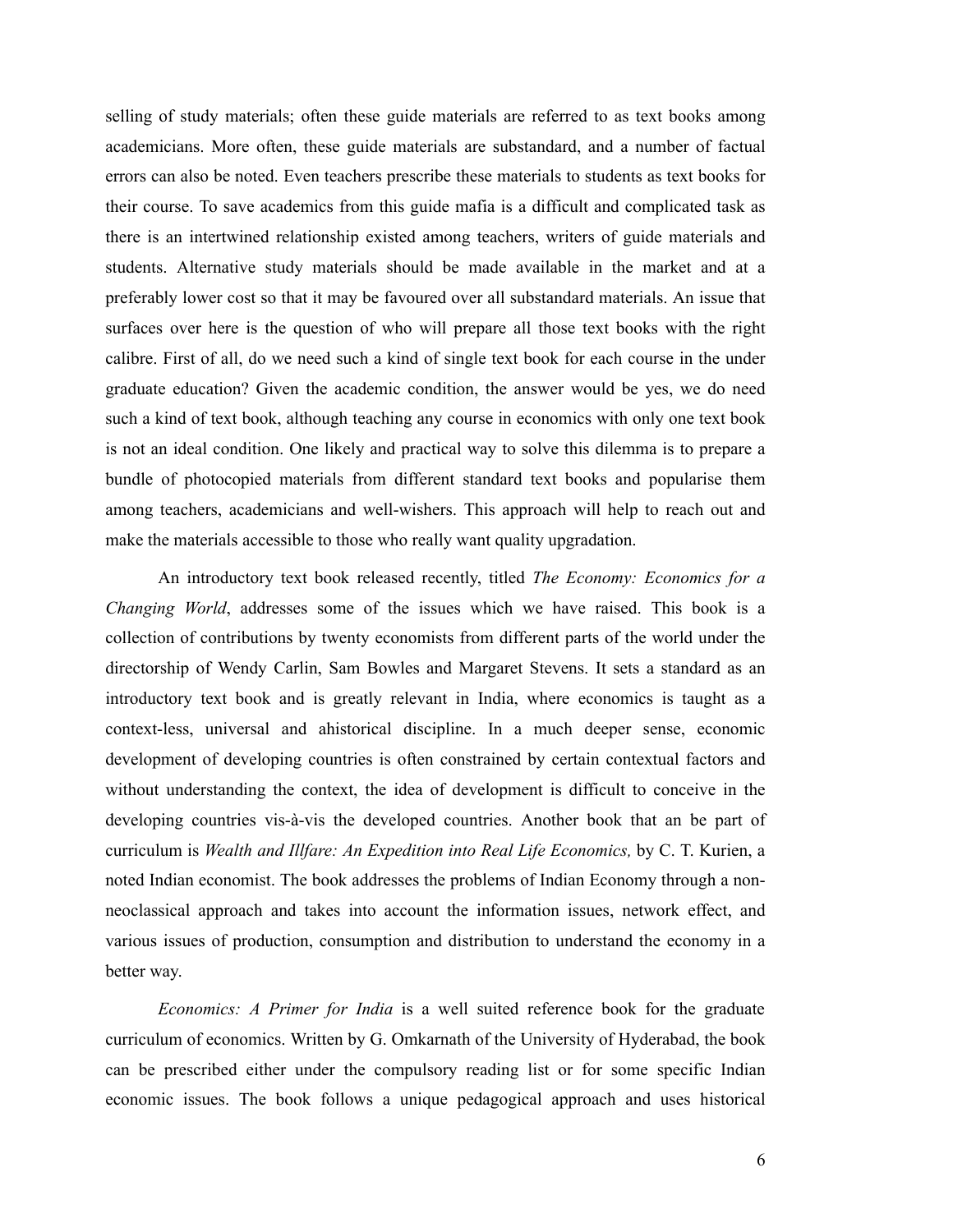information, data and institutions to understand the working of the economy. Theories are embedded in the empirical discussion of Indian economy, which enable the student to understand the empirical reality of the economy without specially introducing the theoretical part in the first place.

Appropriate content on Indian Economy must be available; but it should be constrained by the quality of research on various issues of the subject. The gap between the academic and real world can be bridged only by appropriate research on the Indian economy.

## **III) Pedagogy**

If there is consensus regarding the content, then the concern is on how it should be taught or what kind of pedagogy should be adopted. Regarding the content, proper linkage must be attained between the content taught at school and college levels. To achieve this linkage, both college teachers and school teachers should be part of the discussion (De  $\&$ Thomas, 2018). This allows the curriculum developers to take account of the ground-level realities of teaching. Teachers must always remember that things should be made simple and uncomplicated as much as possible when they are engaged in the teaching process, but they must also be vigilant not make it too simple as a way to improve the efficiency of teaching. Utmost care should be taken while adding or deleting topics, and also when emerging areas in the subject are being discussed. A logical order of subjects in the syllabus must be attained and in particular cases minor rearrangements can also be made among the contents within each subject. Most importantly, economics is mostly taught as a body of knowledge that has progressed linearly and without any sort of internal conflicts (De & Thomas, 2018). Vital skills such as creativity and data analytics are to be developed among students. Separate interactive tutorial sessions must be conducted as part of pedagogical change. Like any other discipline, there is a constant interplay between theories and facts in economics, and by the end of the course, students should learn to think like an economist. A reverse kind of pedagogy must be adopted in the learning mechanism. Conventionally, the concept is introduced first and its application is brought in later. Only by taking into consideration the special nature of the Indian economy shall it be fruitful; the problem is to be understood first and then the various concepts to familiarise the problem are decided. Finally, different theoretical frames are applied to understand the problem from different perspectives. To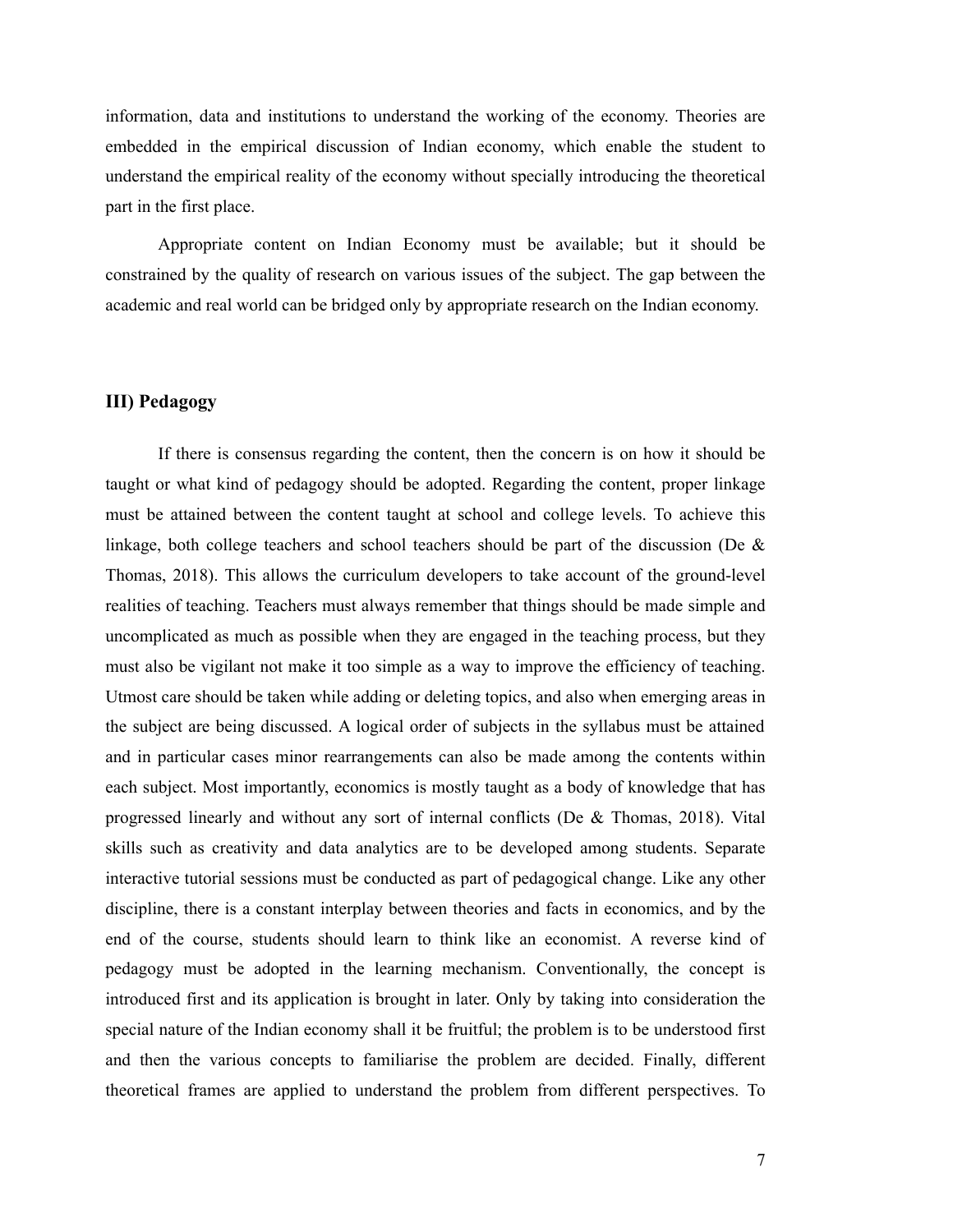understand this process, we can take the example of the familiar issue of unemployment. The problem of unemployment is introduced first; the different concepts to define unemployment are brought forth and finally, different theories to understand unemployment from multiple perspectives are ushered in. Empirical estimation of employment will prove more fruitful in the understanding of unemployment. It allows the student to understand why one should learn a theory in order to comprehend economic problems from distinct perspectives. Language issue, a major hurdle in the path, must be sorted out. Teaching of economics, generally lectured in the degree classes in English, is a bit difficult to understand for Indian students, who have done their prior education in vernacular. The selection of the regional languages as the medium of instruction would not easily solve this problem as the question of teaching in the national language is a more complicated matter in India where the Constitution recognises fourteen regional language and many of the states prefer to adopt their regional language over other languages. However to make students internationally competitive, the medium of instruction should be in English. Regional language also could be judicially used to make the students understand the concept,.

Methodological questions are to be raised in the curriculum and by the end of the course a student should be able to realise the importance of methodological pluralism. It is important to ask what kind of a standpoint a teacher should take, should she or he act as an autocrat or a facilitator. It is better to be a facilitator and not make value judgements or a moral stand immediately, rather, introduce and explain the problem from multiple perspectives. For example, maximisation principle, free market principle, and the idea of rationality are all taught unquestioningly in the curriculum (Varma, 2012). This is not the right kind of approach as far as the nature of economics is concerned, which is often controversial. As a pedagogical change in the direction of inter-disciplinarity, the elements such as historical existence, causes, dynamics and consequences. should be given ample space within the curriculum. The diversity of epistemological perspectives must be recognised. By this process students can get a better understanding of Indian economy and society. Apart from this, it is important to inculcate good writing habits in students through curricular means. Writing should be instituted as one of the chief learning objectives in all courses. In order to maintain a dynamic curriculum, feedback opportunities should also be provided for students. Feedback is the check and balance feature which is needed for a dynamic curriculum. At the end of each course, feedback should be taken from students in a structured manner and the result of this feedback should be used for improvements.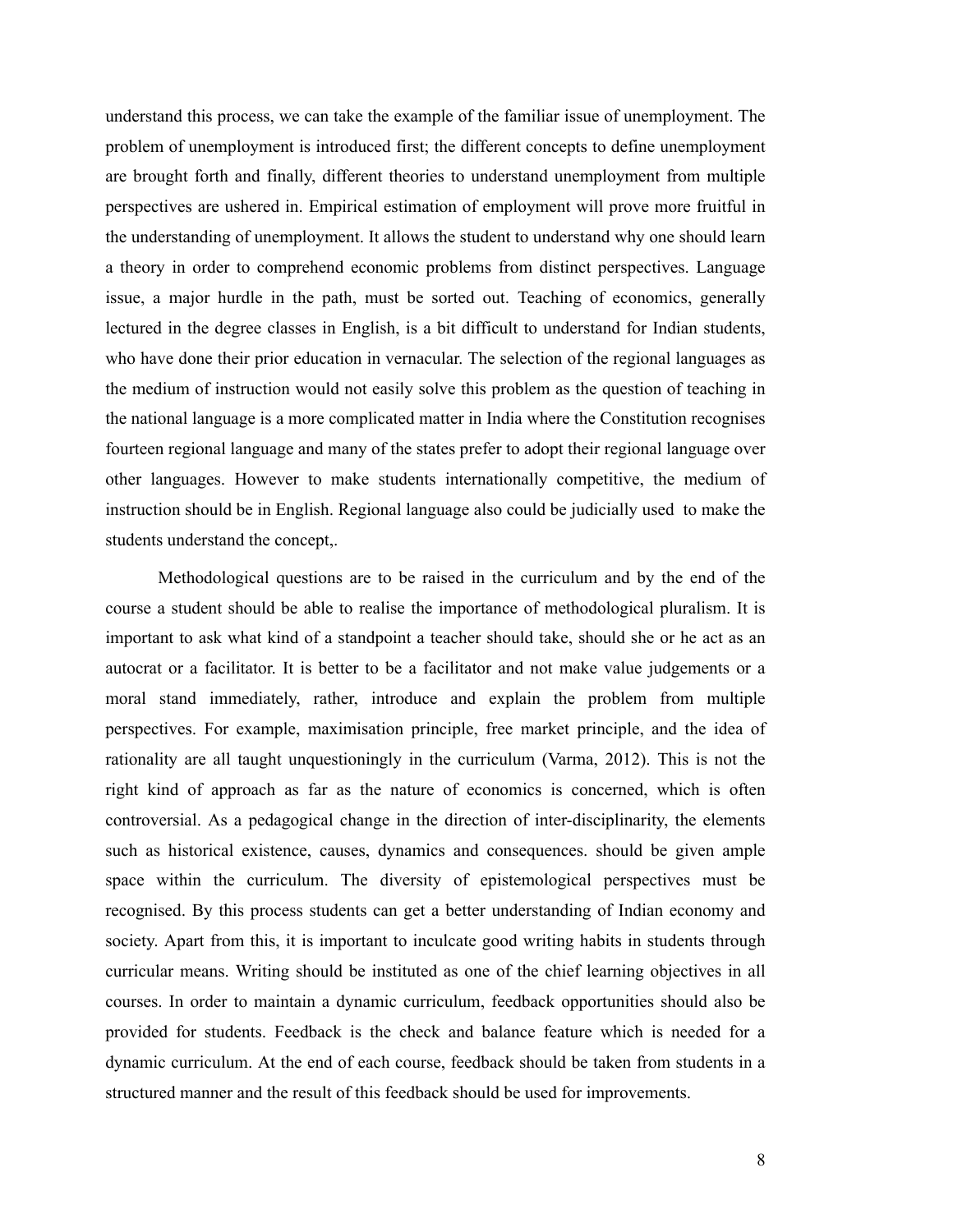#### **IV) Evaluation**

The evaluation part of the Under Graduate programme is largely centred on the written external examination conducted by the university. Internal assessment consists of internal examinations, class assignments, and project work; but the total weightage only adds up to a mere twenty five percentage. Most of the time, external examinations conducted by the university only test the memory of the students. Patterns of questions are always conceptual, and students are expected to write the factual explanations. The analytical questions are mostly not seen. If by chance, an analytical question appears, the evaluation would not be based on their analytical capability of students. Generally, serious care is not given to the quality of internal assessments such as class tests, home assignments etc. Reform is needed to correct both internal and external assessments. Broadly it is argued that, there should be an increase in the proportion of internal assessment in the total assessment for the programme, but unless the quality of internal assessment is improved, an increase in the proportion of internal assessment would further worsen the condition.

#### **V) Resource constraint**

Resource constraint is a structural constraint and it is present everywhere in the education sector. In Kerala, the higher education sector is mainly dominated by aided colleges along with the government colleges. There has been an increasing tendency shown by the higher education sector in the recent past to cut down the number of teaching posts in the colleges. This was made possible by raising the minimum teaching hours in a week. Failure to appointment permanent teacher has resulted in an increase in the number of contract teachers. For contract teachers, the minimum qualification is fifty five percentage marks for the post graduate degree in the concerned discipline and selected candidates are normally appointed for a term of one year. Increase of contract teachers with low salary is one the reasons, if not the most important reason, for the degradation in the quality of education. Another major structural constraint is that the teachers are often not well prepared or trained for teaching. As per the UGC norms, the completion of PhD or National Eligibility Test (NET) is sufficient enough to become a teacher in colleges and universities. Teacher training is normally linked with the promotion of teachers and not intended as a priority for improving teaching capability. Teacher training courses are conducted by Human Resource Developing Centres (HRDC) under the guidance of the UGC. Courses are conventional in nature by and hardly any value addition takes place. As part of the policy changes of the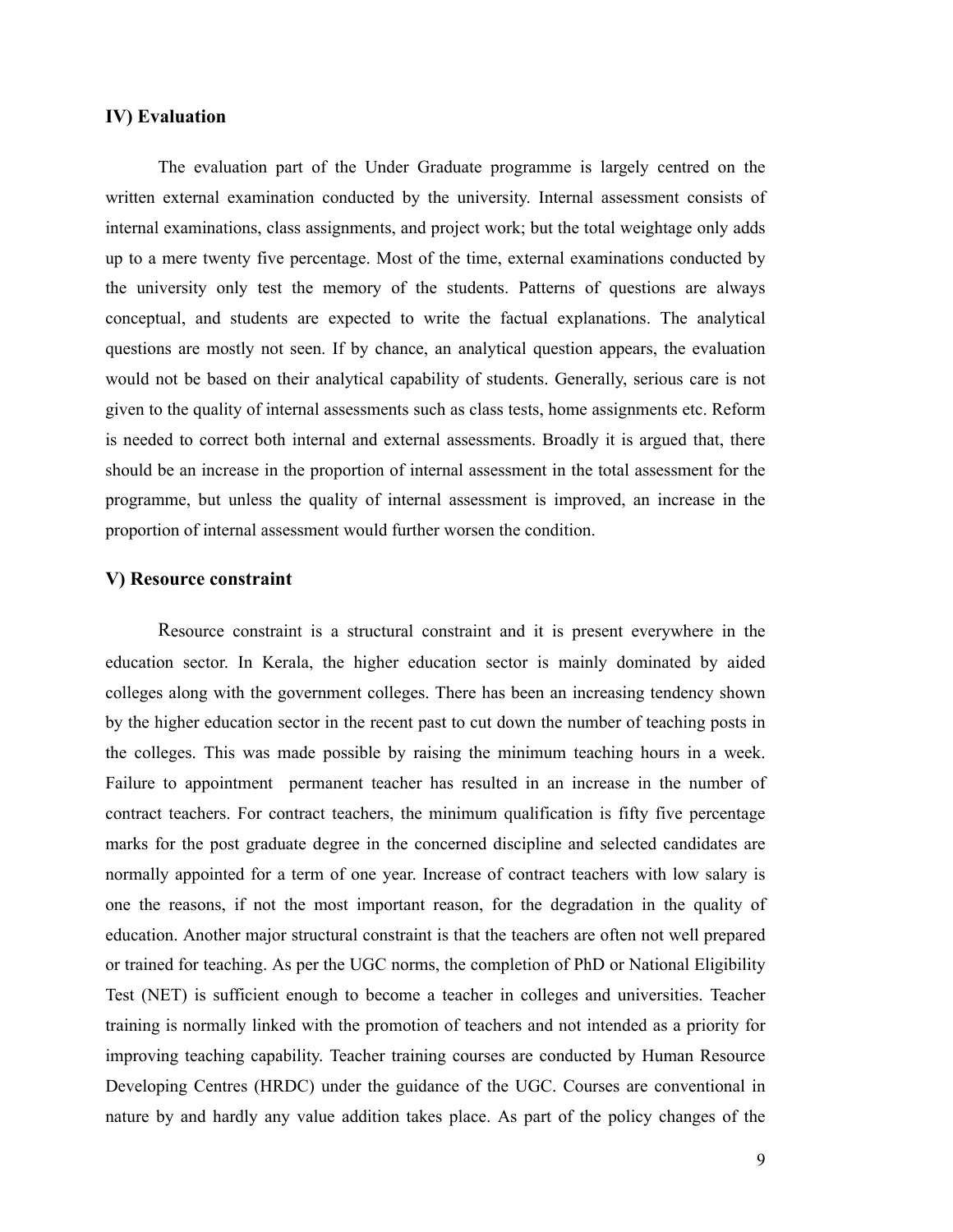UGC, getting admission for these courses is difficult because the number of courses have been reduced substantially over the years due to lack of funds.

## **VI) Politics & bureaucracy**

Political interference on a daily basis coupled with bureaucratic inefficiency is the problem to be resolved. It would be difficult to explain to academicians in the west that the appointment of Vice Chancellors of the universities in India is nothing but a political affair. The influence of politicians is high; almost all the posts from the top, beginning with the Vice Chancellor to the last grade staff come under political play. University staff are highly unionised in Kerala leading to a situation of politicalisation of each issue affecting the functioning of the university system. Universities are over burdened with examination work; other works such as curriculum development, quality upgradation, research and development have to be either delayed or postponed. To upgrade the quality of higher education, the government has recently given autonomous status to some leading colleges in Kerala. This academic autonomy awarded to colleges in recent times endows great hope to the higher education sector. Autonomous colleges are expected to bring about an improvement in curriculum development, teaching, learning and research. Results are now published according to the time schedule of autonomous colleges, but areas like curriculum development and teaching learning still require quality assessment. The true purpose of academic autonomy is not possible even now, as there are policies restricting the academic improvement of these autonomous institutions due to political pressure. As per the agreement, they have been given academic autonomy with a space to amend the curriculum. Some of the autonomous colleges have completed their fourth year of academic autonomy. But a comparison of the curriculum of autonomous colleges with the affiliated university curriculum shows only minor changes; the fundamental issues still persist. Syllabus revision in autonomous colleges at given point of time can only vary twenty percent of the total syllabus and it has to be authorised by the committee approved by the university. The university adopts an unenthusiastic approach towards the affairs of autonomous colleges. The reason is that the university fears that giving full autonomy, without any sort of restriction, would eventually lead to loosing its subjective interest over the autonomous colleges (Mathew & Patrick, 2016).